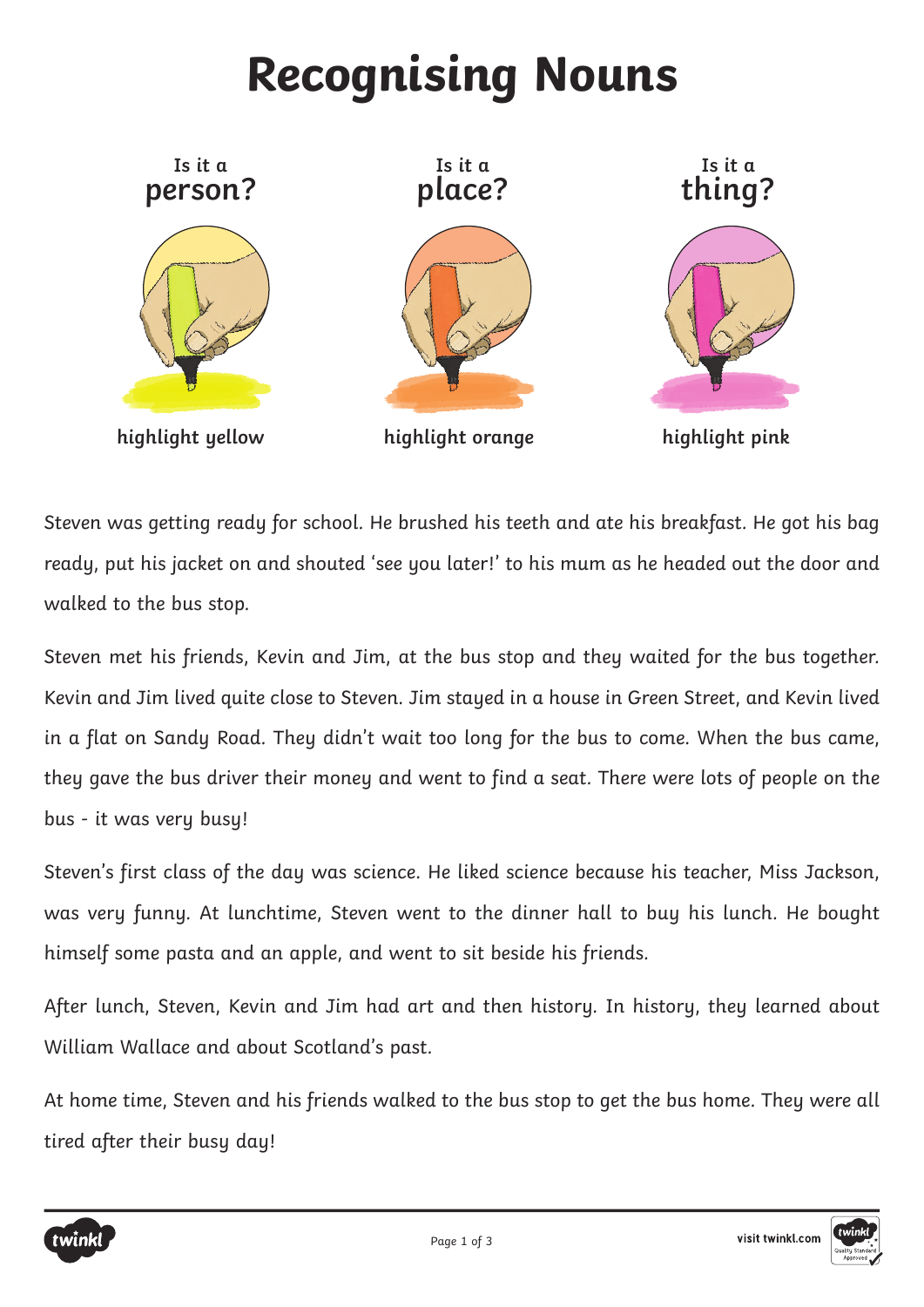## **Recognising Nouns**

## **Self Evaluation**







**I understand! I'm almost there! I need more help** 



**with this!**